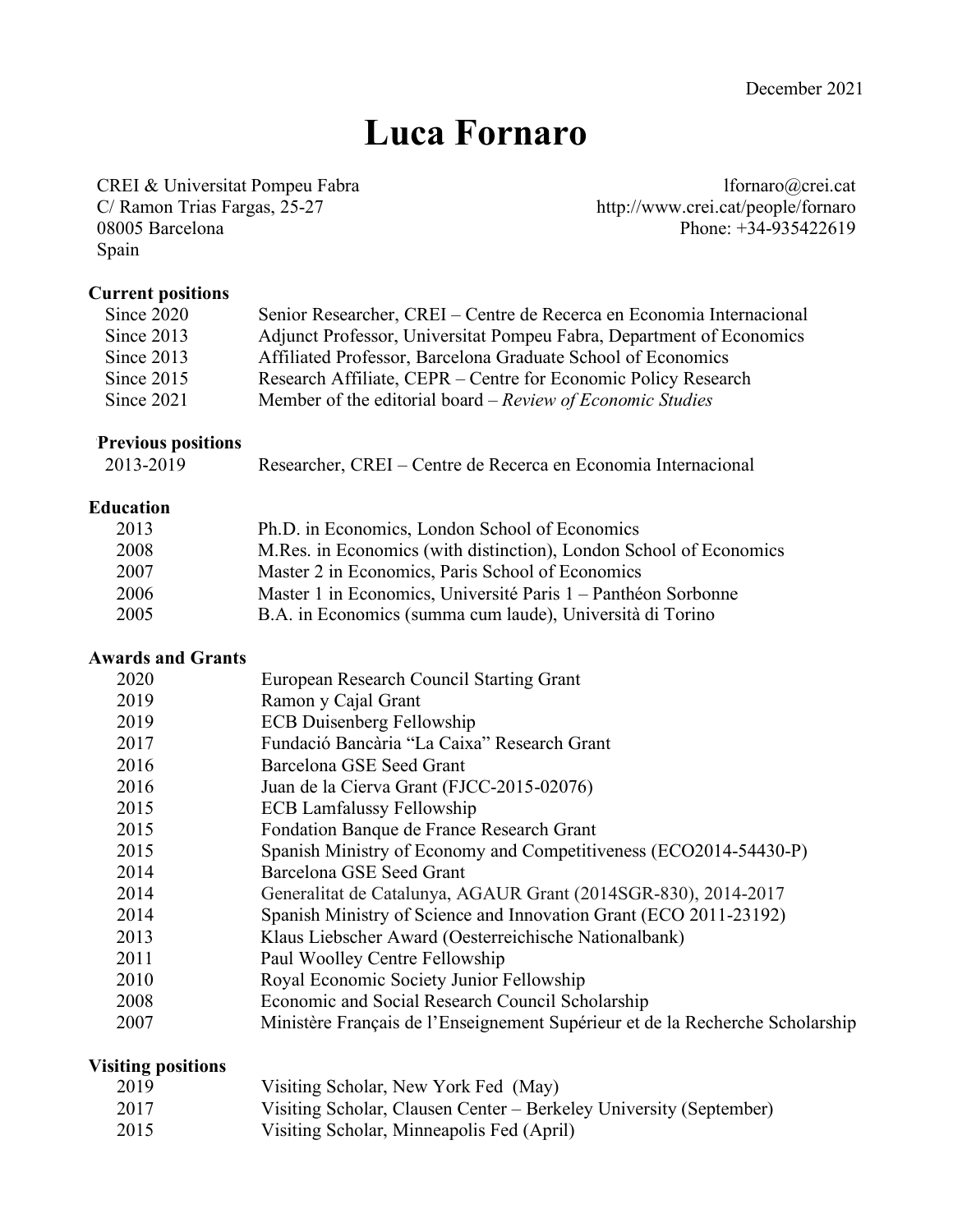| 2013 | Visiting Scholar, Bank of England (April)          |
|------|----------------------------------------------------|
| 2008 | Internship, European Central Bank (June-September) |

#### **Publications**

"A Theory of Monetary Union and Financial Integration", forthcoming in the *Review of Economic Studies*

"Monetary Policy for a Bubbly World", with V. Asriyan, A. Martin and J. Ventura, *Review of Economic Studies,* 88(3), 2021, 1418-1456

"The Paradox of Global Thrift", with F. Romei, *American Economic Review,* 109 (11), 2019, 3745-3779

"Stagnation Traps", with G. Benigno, *Review of Economic Studies*, 85 (3), 2018, 1425-1470

 "International Debt Deleveraging", *Journal of the European Economic Association*, 16 (5), 2018, 1394-1432

 "Financial Crises and Exchange Rate Policy", *Journal of International Economics,* 95 (2), 2015, 202-215

 "Large Capital Inflows, Sectoral Allocation, and Economic Performance" with G. Benigno and N. Converse, *Journal of International Money and Finance,* 55, 2015, 60-87

"The Financial Resource Curse" with G. Benigno, *Scandinavian Journal of Economics,* 116 (1), 2014, 58-86

#### **Research papers**

"Monetary Policy in the Age of Automation" (July 2021), with M. Wolf

"The Scars of Supply Shocks" (November 2020), with M. Wolf

"The Global Financial Resource Curse" (December 2019, revised June 2020), with G. Benigno and M. Wolf

 "Reserve Accumulation, Growth and Financial Crises" (December 2012, revised July 2021), with G. Benigno and M. Wolf

#### **Publications of general interest**

"Coronavirus and Macroeconomic Policy", with M. Wolf, Vox column, March 2020.

 "Monetary Policy for a Bubbly World", with V. Asriyan, A. Martin and J. Ventura, Vox Column, September 2019.

"The Paradox of Global Thrift", with F. Romei, Vox column, July 2019.

 "The Keynesian Growth Approach to Macroeconomic Policy and Productivity", with G. Benigno, NY Fed blog Liberty Street, April 2019

"Weak Productivity Growth and Monetary Policy: A Keynesian Growth Perspective", with G. Benigno, Vox column, March 2018

"International Capital Flows, Sectoral Resource Allocation, and the Financial Resources Curse", with G. Benigno and N. Converse, Vox column, October 2015

## **Other Writings**

"Covid-19 Coronavirus and Macroeconomic Policy", with M. Wolf "Managing Capital Flows in the 21st Century", *International Finance,* 22(2),

#### **Scientific committee**

European Economic Association Annual Conference, 2019, 2020, 2021

Barcelona GSE Summer Forum, Workshop on "International Capital Flows", June 2015, June 2016, June 2017, June 2018, June 2020

Barcelona GSE Summer Forum, Workshop on "Monetary Policy and Central Banking", June 2018, June 2019, June 2020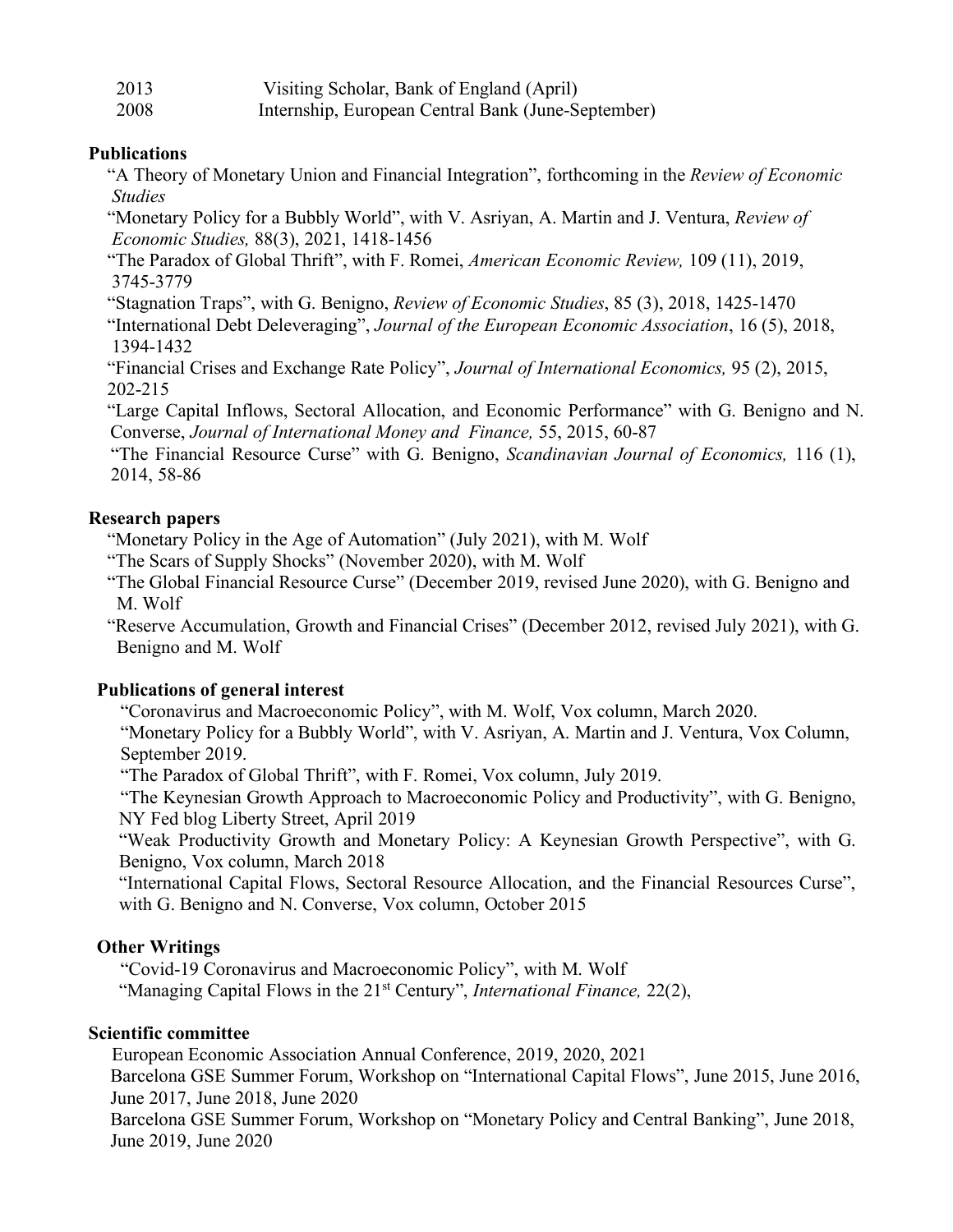#### **Discussions**

"Global Imbalances and Currency Wars at the ZLB" by Ricardo Caballero, Emmanuel Farhi and Pierre-Olivier Gourinchas, BCL-TSE conference on the "International Monetary System" "Output Hysteresis and Optimal Monetary Policy" by Vaishali Garga and Sanjay Singh, ECB workshop on "Monetary Policy in Non-Standard Times", 2017

"Are Capital Inflows Expansionary or Contractionary? Theory, Policy Implications, and Some Evidence" by Olivier Blanchard, Marcos Chamon, Atish Ghosh and Jonathan Ostry, SWB-IMF conference on "Exchange Rates and External Adjustment", 2016

"Not so Disconnected: Exchange Rates and the Capital Stock" by Tarek Hassan, Thomas Mertens and Tony Zhang, Barcelona GSE Summer Forum, 2015

"International Liquidity and Exchange Rate Dynamics" by Xavier Gabaix and Matteo Maggiori, Barcelona GSE Summer Forum, 2014

"Exchange Rate Flexibility under the Zero Lower Bound: The Need for Forward Guidance" by David Cook and Michael Devereux, Spring NBER IFM Meeting, 2014

"The Cross Border Bank Lending Channel and the Conduct of Monetary Policy in a Monetary Union" by Jean-Christophe Poutineau and Gauthier Vermandel, CEPR Conference on Economics of Cross Border Banking, 2013

"Are Sticky Prices Costly? Evidence from the Stock Market" by Yuriy Gorodnichenko and Michael Weber, Barcelona GSE Summer Forum, 2013

## **Refereeing**

Review of Economics and Statistics, Review of Economic Studies, Economica, International Journal of Central Banking, Journal of International Economics, Journal of Monetary Economics, Pacific Economic Review, Review of International Economics, Journal of Macroeconomics, Journal of International Money and Finance, Economic Journal, American Economic Journal: Macroeconomics, Journal of Economic Growth, Journal of the European Economic Association, Quarterly Journal of Economics, Economic Theory, IMF Economic Review, Journal of Economic Theory, Economic Policy, Review of Economic Dynamics, Econometrica, American Economic Review, American Economic Review: Insights

## **Teaching**

Universitat Pompeu Fabra

Topics in International Economics, graduate course, 2015-2021

Macroeconomics II, master course, Winters 2015, 2016, 2017, 2018, 2019, 2021

Topics in Macroeconomics, graduate course, Spring 2014

 Barcelona GSE intensive course on Unconventional Monetary Policy Lecturer, May 2015

YSI-INET & RIDGE Summer School

Lecturer, December 2014

Banca d'Italia

Teaching Assistant, EABCN training school "Monetary Policy in Open Economy", 2012 London School of Economics

Teaching Assistant, International Economics, undergraduate course, 2009-2011 Teaching Assistant, Macroeconomic Principles, undergraduate course, 2008-2009 Teaching Assistant, Economics B, undergraduate course, 2007-2008

## **Conference and seminar presentations**

 2021 *Seminars:* Trinity College, Columbia University, Northwestern University, MIT, Ecole Polytechnique, Bank of Latvia, University of St. Gallen, National Bank of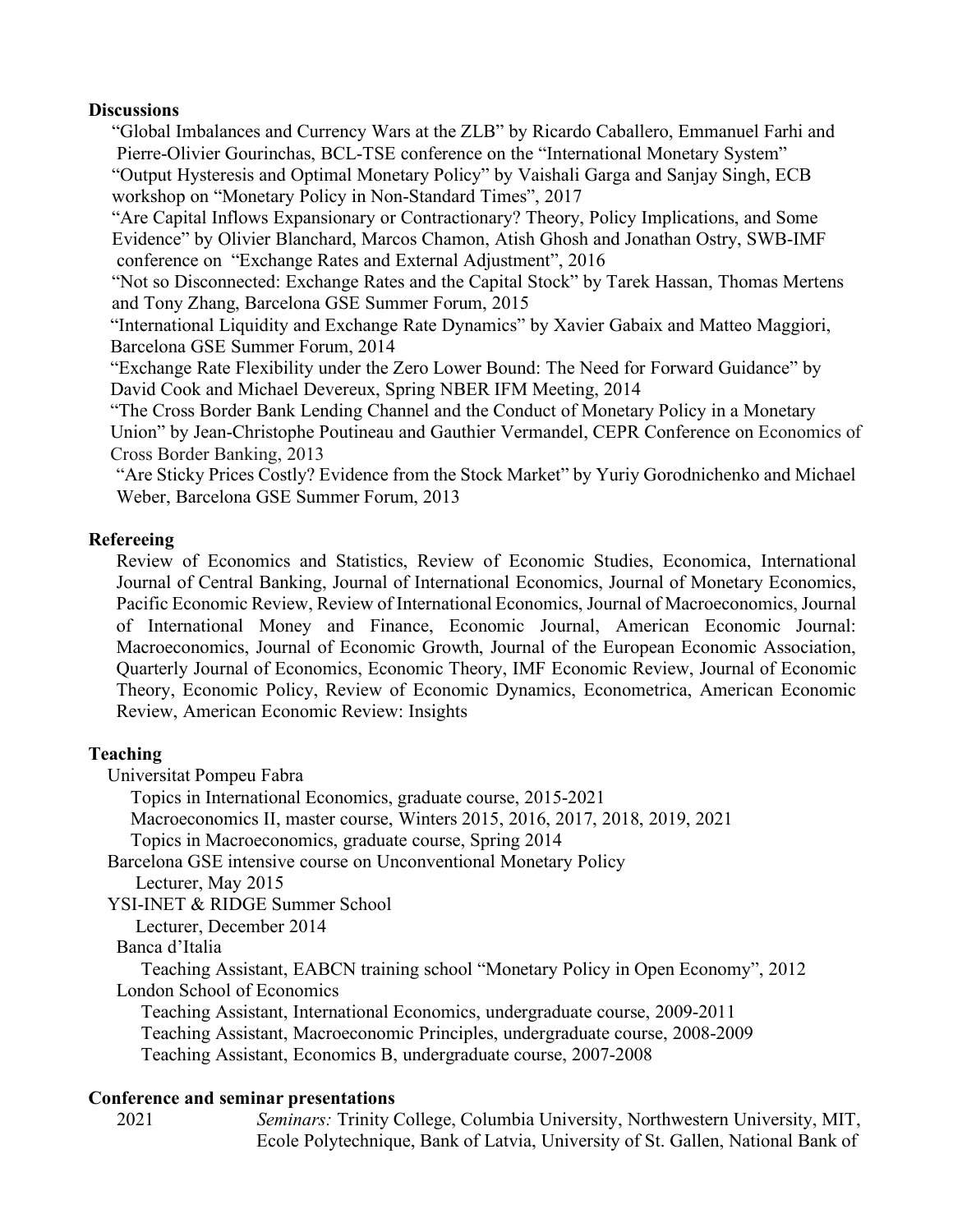|      | Ukraine, Boston Fed, University of Toulouse, National University of Singapore,<br>Cemfi, Royal Holloway University, Lancaster University, Peking University<br>Conferences: SED Meeting, North American Meeting of the Econometric Society,<br>conference on Financial Frictions: Implications and Policy Options for Emerging<br>Economies at the Central Bank of Chile, LACEA, BoE/MMF/NIESR/TPI<br>Workshop on productivity and structural change, NBER IFM                                                                                          |
|------|---------------------------------------------------------------------------------------------------------------------------------------------------------------------------------------------------------------------------------------------------------------------------------------------------------------------------------------------------------------------------------------------------------------------------------------------------------------------------------------------------------------------------------------------------------|
| 2020 | Seminars: Fed Board, Università Bocconi, Etla, University of Michigan, World<br>Bank, Bank of England, London Business School, University of Wisconsin, IMF<br>Conferences: Ademu Workshop on "A Dynamic Economic and Monetary<br>Union", European Commission-JEDC conference on "Secular Stagnation, Low<br>Interest Rates and Low Inflation: Causes and Implications for Policy"                                                                                                                                                                      |
| 2019 | Seminars: Bank of Norway, University of Southampton, Université Catholique<br>de Louvain, University of Vienna<br>Conferences: Oxford-New York Fed Monetary Economics Conference, CEPR<br><b>IMF Annual Programme Meeting</b>                                                                                                                                                                                                                                                                                                                           |
| 2018 | Seminars: Università Bocconi, European Central Bank<br>Conferences: SED Meeting, CIREQ Macro conference                                                                                                                                                                                                                                                                                                                                                                                                                                                 |
| 2017 | Seminars: University of Nottingham, University of Cambridge, San Francisco<br>Fed, University of California Berkeley, University of Bern, Bank of England,<br>University College London, New York Fed<br>Conferences; Banque de France conference on "Secular Stagnation", Aix<br>Marseille School of Economics Macroeconomic Workshop, ESSIM, Catalan<br>Economic Society Meeting, SED Meeting, INET Conference on Secular<br>Stagnation                                                                                                               |
| 2016 | Seminars: University of Amsterdam - Tinbergen Institute, Bundesbank, Banco<br>de Espana, Universidad Carlos III, HEC Lausanne, Geneva Graduate Institute of<br>International and Development Studies, University of Navarra, Paris School of<br>Economics<br>Conferences: EABCN-SNB-UoZ conference on "Medium and Long Run<br>Implications of Financial Crises", College de France conference on "Innovation,<br>Growth, and Firm Dynamics", Barcelona GSE Summer Forum, NBER IFM<br>Meeting                                                            |
| 2015 | Seminars: ECB-CFS-Bundesbank, Federal Reserve Bank of Minneapolis,<br>National University of Singapore, DIW, Toulouse School of Economics<br>Conferences: Federal Reserve Bank of San Francisco conference on the New<br>Normal for Monetary Policy, ESSIM, SED Meeting, Barcelona GSE Summer<br>Forum, Riksbank conference on "Deflation – Causes, Consequences and Cures",<br>Sciences Po Summer Workshop, CEPR Macroeconomics and Growth<br>Programme meeting, joint BoE, ECB, CEPR and CFM Conference on "Credit"<br>Dynamics and the Macroeconomy" |
| 2014 | Seminars: University of Edinburgh, Trinity College Dublin, Bank of Lithuania,<br>HECER, Bank of Finland, Federal Reserve Board, IMF<br>Conferences: AEA Annual Meeting, NBER IFM Meeting, RIDGE workshop on                                                                                                                                                                                                                                                                                                                                             |